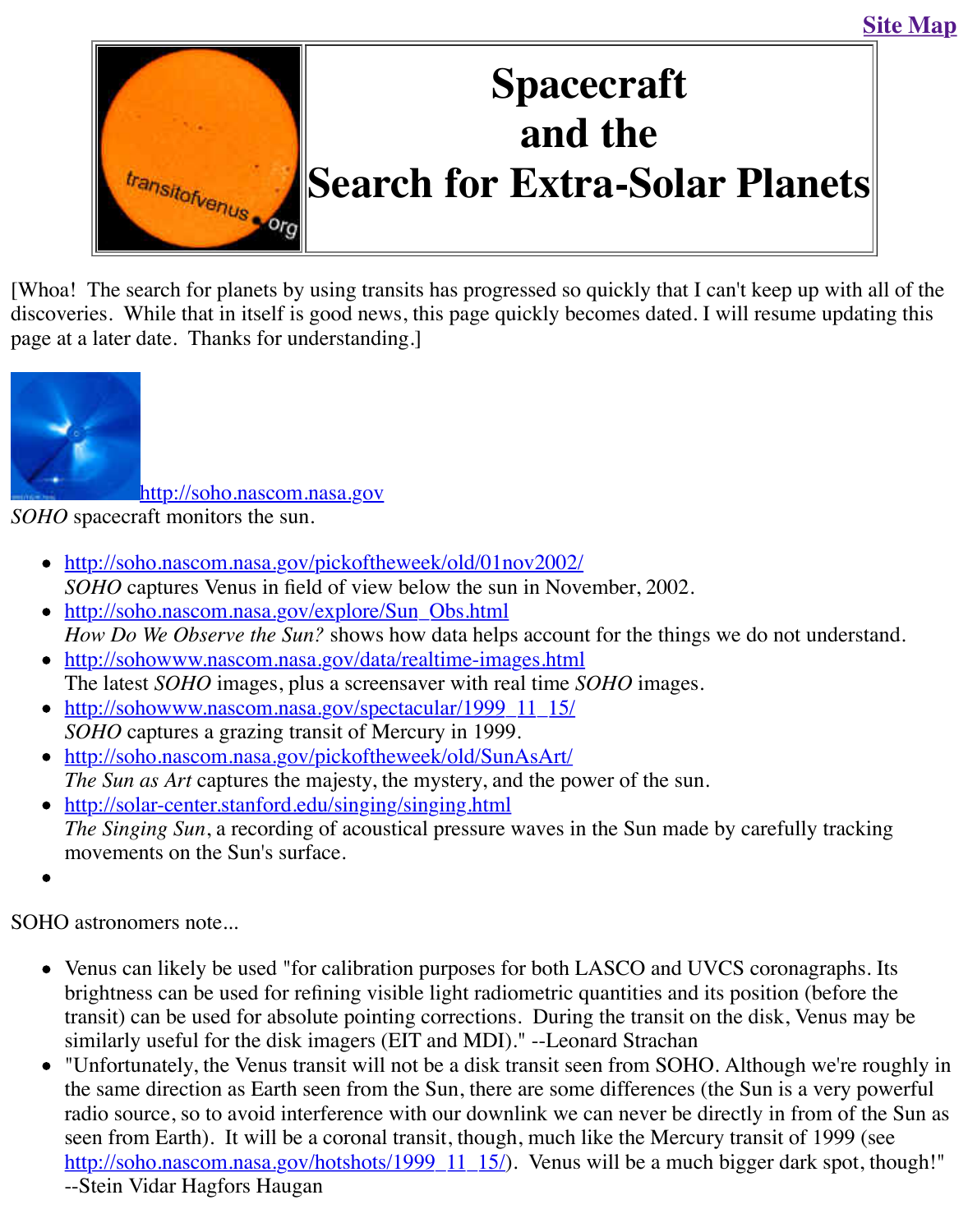

http://sohowww.nascom.nasa.gov/hotshots/

SOHO captures Mercury transit on May 7, 2003. Still images and movies available.



## [http://www.kepler.arc.nasa.gov/index.html](http://sohowww.nascom.nasa.gov/hotshots/)

NASA's newly approved *Kepler* mission will search for earth-class planets by looking for tran around 100,000 distant stars.

- [http://www.kepler.arc.nasa.gov/summary.htm](http://www.kepler.arc.nasa.gov/index.html)l Overview page offers both a detailed and a condensed summary of the mission.
- http://www.kepler.arc.nasa.gov/downloading.html Downloadable Images and Animations
- http://www.kepler.arc.nasa.gov/model.html Paper model of spacecraft
- http://www.kepler.arc.nasa.gov/character.html [Describes three parameters that describe chara](http://www.kepler.arc.nasa.gov/summary.html)cteristics of planetary transits; lists properties of solar system objects; suggests from geometric probability that " $1\%$  c [like stars with planets should show Earth-size tran](http://www.kepler.arc.nasa.gov/downloading.html)sits."
- http://www.kepler.arc.nasa.gov/faq.html [FAQ answers questions about why the searc](http://www.kepler.arc.nasa.gov/model.html)h can't be from the ground, why the H Space Telescope can't be used for this mission, other factors that change a star's bi [and how CCDs work.](http://www.kepler.arc.nasa.gov/character.html)

## http://www.space.com/searchforlife/seti\_transits\_030904.html

"Solar Transits: Tools of Discovery" article by Edna DeVore describes how transits are signific historical ev[ents and as cutting-edge research tools.](http://www.kepler.arc.nasa.gov/faq.html)



http://exoplanets.org/

[California & Carnegie Planet Search](http://exoplanets.org/) keeps you current on exo-planet research and almanacs.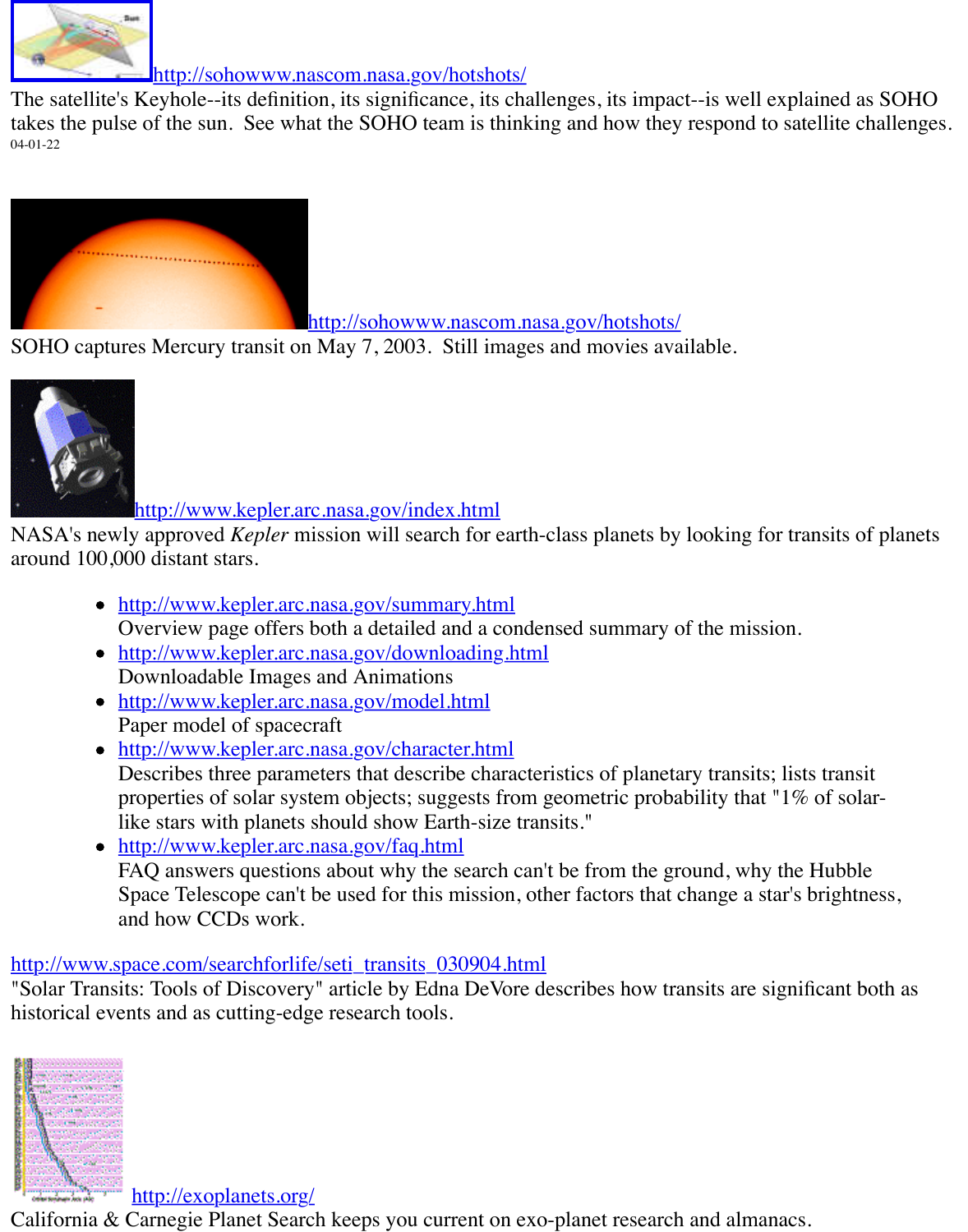

**s [http://www.space.com/searchforl](http://www.psi.edu/esp/process.html)ife/seti\_doyle\_worlds\_010809.html** 

 $\blacksquare$  search for extra-solar planets or planets or planets or planets than the transits theorem than the transits theorem is the transit than the transit theorem is the transit theorem in the transit theorem is the trans

SETI document describes detecting other worlds using the photometric transit or 'wink' method [Laurance Doyle.](http://www.seti.org/image/photometric_transit.gif)



http://cfa-www.harvard.edu/press/pr0301.html

[Press release \(J](http://cfa-www.harvard.edu/press/pr0301_image.html)an. 6, 2003) announces first planet detected by transit method, which used grou telescopes.



[http://www.eso.org/outreach/press-rel/pr-2003](http://cfa-www.harvard.edu/press/pr0301.html)/pr-09-03.html ESO press release (April 22, 2003) announces discovery of glowing hot transiting exoplanet.



[http://www.spaceref.com/news/viewpr.html?pid=14873](http://www.eso.org/outreach/press-rel/pr-2003/pr-09-03.html)

Press release (August 24, 2004): "Network of small telescopes discovers distant planet (TrES[courtesy of NASA JPL.](http://www.spaceref.com/news/viewpr.html?pid=14873)



<u>http://planetquest.jpl.nasa.gov/news/lbti\_update.html</u>

Large Binocular Telescope (LBT) "will enable astronomers to carry out a broad range of unpre [astronomical observations, including some of the first direct observations o](http://planetquest.jpl.nasa.gov/news/lbti_update.html)f giant planets arou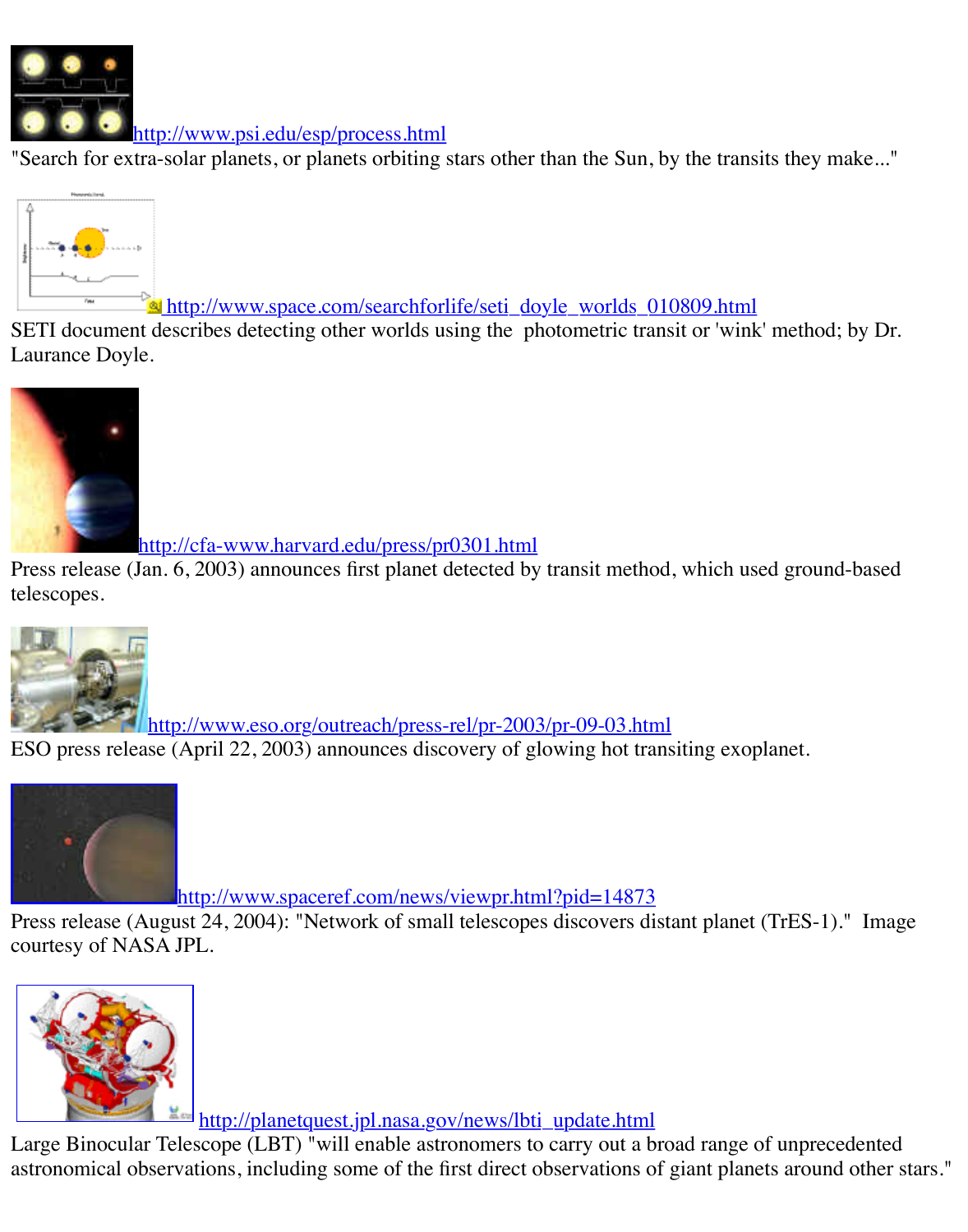

[http://vestige.lmsal.com/TRACE/POD/images/Mercury2003\\_co](http://itss.raytheon.com/cafe/qadir/q2710.html)mbo.gif

*TRACE* spacecraft captures image of Mercury transiting sun in 2003. For more transit of Mercury and movies see http://www.williams.edu/astronomy/eclipse/transits/index.html#mercury.



[http://antwrp.gsfc.nasa.gov/apod/ap991106.html](http://vestige.lmsal.com/TRACE/POD/images/Mercury2003_combo.gif) False color x-ra[y images of Mercury transiting sun taken by the](http://www.williams.edu/astronomy/eclipse/transits/index.html#mercury) *Yohkoh* satellite.



http://genesismission.jpl.nasa.gov/

[A collection of edu](http://antwrp.gsfc.nasa.gov/apod/image/9807/merctransit_yohkoh_big.gif)cational materials relating to the sun, its effects, and the *Genesis* mission. The *Genesis* spacecraft, sent "a million miles sunward to collect pieces of the sun, called solar wind, ... unfor collectors and began a two-year 'sunbath.' Upon its return to Earth in 2004, scientists will stud [wind samples."](http://genesismission.jpl.nasa.gov/)

## http://messenger.jhuapl.edu/animations.html

Animations show *Messenger* [spacecraft imaging V](http://genesismission.jpl.nasa.gov/)enus during a flyby on June 24, 2004, after Venus.



The solar image in our <u>logo</u> is from the **SOHO** spacecraft.

S<sup>T</sup>ansi

http://sunearth.gsfc.nasa.gov/sunearthday/2004/index\_vthome. Sun-Earth Day resources from the fun folks at the Sun-Earth Connection Education Forum.